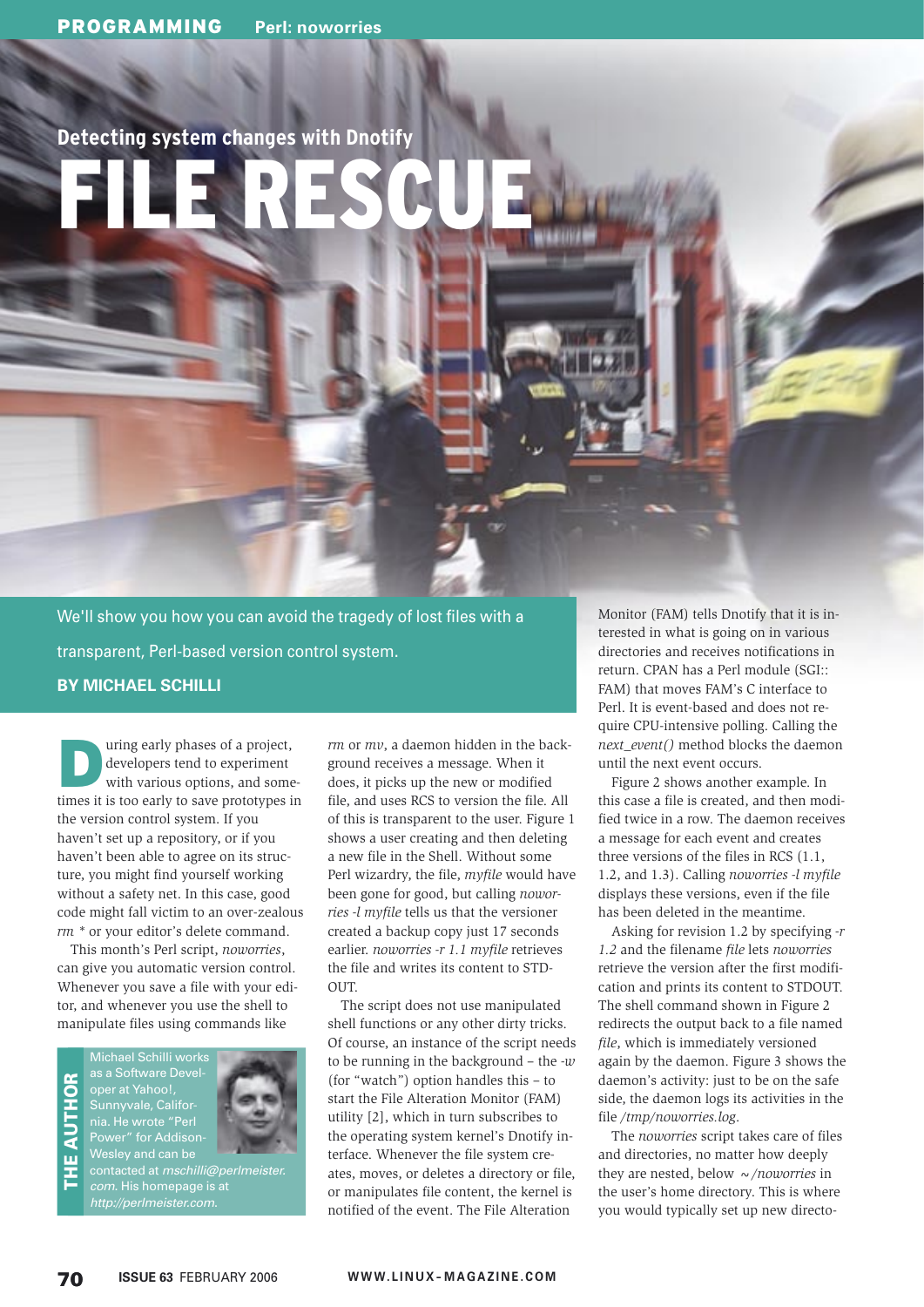

**Figure 1: A Perl daemon works behind the scenes to bring a file back to life after it was deleted by a user.**

ries, or extract tarballs if you wanted the protection of a safety net. The daemon creates a structure below *~/.noworries.rcs* to record the changes behind the scenes. Each subdirectory contains a *RCS* directory with the versioned files, traditionally named ending in *,v*. RCS has been a Unix tool from day one and is still used today by version control systems such as CVS or Perforce. The following set of commands checks in a version of *file*:

|            | echo "Data!" >file |  |
|------------|--------------------|--|
| mkdir RCS  |                    |  |
| ci file    |                    |  |
| co -l file |                    |  |

The program *ci* from the RCS command set creates *RCS/ file,v* in the delta format used by RCS. The *co* command at the end, in combination with the *-l* (for "lock") option, restores the current version to the current directory. If you then modify *file*, and follow this up with another *ci/co* command sequence, you end up with two versions in *RCS/ file,v*, which can be retrieved separately using *co*. The *rlog* program, another member of the RCS family, lets you view the meta-data for file versions you have checked in.

The *noworries* listing (Listing 1) defines the names of these tools in Lines 25 through 27. If you pass them to the script in this way, make sure they reside in your *PATH* to allow *noworries* to call them. If needed, you can hard code the full paths.

*noworries* uses the *mkd* (make directory), *cp* (file copy), *cd* (change directory), *cdback* (go back to original directory), and *tap* (execute a program and collect output) functions exported by *Sysadm::Install*. Regular readers of my Perl column may recall them from [4].

## Noworries is Watching You!

Before *SGI::FAM* can receive messages about modified files below a directory, FAM first has to let the kernel know that it is interested in doing so. Events start to roll in after calling *\$fam->monitor(...)* with *~/noworries* as its argument, whenever a new directory or file is created directly in *~/noworries*. However, this does not apply to any subdirectories. For this reason, *SGI::FAM* immediately launches another monitor for subdirectories whenever it notices that a new subdirectory has been created. A similar trick applies if *noworries* starts up when a deeply nested directory structure below *~/noworries* already exists. (We'll get to that in a moment.)

Setting the *-w* option launches *noworries* in daemon mode and runs the infinite loop defined in the *watcher* function in Line 88 of Listing 1. The call to the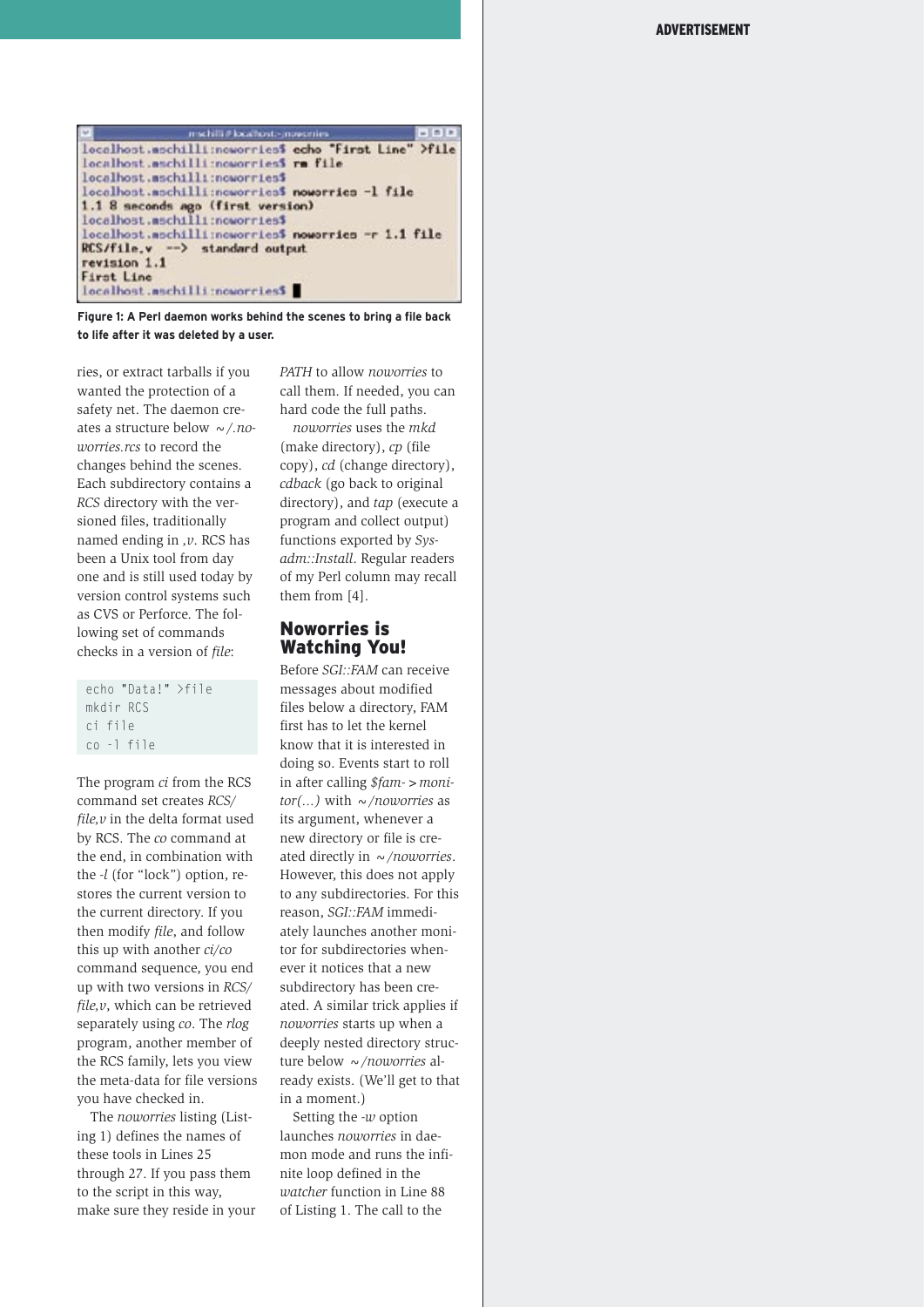next event() method in Line 98 blocks the execution flow until one of four FAM-monitored events occurs. To find out which one of potentially many active directory monitors has triggered, the SGI::FAM object's which() method,

which is called in Line 101, returns the directory that triggered the event. The event's *filename*() method returns the name of the new, existing, modified, or deleted object, which can be a directory or a file.

**Listing 1: noworries** 

The type() method gives us the event type. The types that noworries is interested in are create and change. The mon*itor*() method adds new directories to the list of things to watch, while the  $check_in()$  function defined in Line 170

### 001  $\#!/$ usr/bin/perl -w 003  $#$  noworries -004 # m@perlmeister.com 006 use strict; 007 use Sysadm::Install qw(:all); 008 use File::Find; 009 use SGI::FAM: 010 use Log::Log4perl qw(:easy); 011 use File::Basename: 012 use Getopt::Std; 013 use File::Spec::Functions 014 qw(rel2abs abs2rel); 015 use DateTime:  $016$  use 017 DateTime::Format::Strptime; 018 use Pod::Usage;  $019$ 020 my  $RCS_DIR =$ 021 "\$ENV{HOME}/.noworries.rcs"; 022 my  $$SAFE_DIR =$ 023 "\$ENV{HOME}/noworries"; 024  $025$  my  $$CI = "ci";$  $026$  my  $$CO = "co":$ 027 my  $RLOG = "rlog";$ 028 029 getopts( "dr:wl", 030 \my %opts );  $031$ 032 mkd \$RCS DIR unless -d \$RCS DIR: 033 034 035 Log::Log4perl->easy\_init({ 036  $category \Rightarrow 'main',$ 037  $|level \implies $opts {d}$ 038 ? \$DEBUG  $039$  $: $INFO,$ 040  $\text{file} \Rightarrow \text{spots}\{w\}$  && 041  $!$ \$opts{d}  $042$ ? "/tmp/noworries.log" 043 : "stdout". 044 layout => "%d %p %m%n" 045  $\rightarrow$  $046$  ); 047

|         | 048 if ( \$opts{w} ) {                                                                    |
|---------|-------------------------------------------------------------------------------------------|
| 049     | INFO "\$0 starting up";                                                                   |
|         | 050 watcher();                                                                            |
| 051     |                                                                                           |
|         | 052 } elsif(                                                                              |
| 053     | $$opts{r} or $opts{1}$ ) {                                                                |
| 054     |                                                                                           |
| 055     | $my ($file) = @ARGV;$                                                                     |
| 056     | pod2usage("No file given")                                                                |
| 057     | unless defined \$file;                                                                    |
| 058     |                                                                                           |
| 059     | $my$ \$filename =                                                                         |
| 060     | basename \$file;                                                                          |
| 061     |                                                                                           |
| 062     | $my$ \$absfile =                                                                          |
| 063     | rel2abs(\$file);                                                                          |
| 064     | $my$ $$relfile =$                                                                         |
| 065     | abs2rel( \$absfile,                                                                       |
| 066     | \$SAFE_DIR );                                                                             |
| 067     |                                                                                           |
| 068     | my $\frac{1}{2}$ reldir =                                                                 |
| 069     | $dirname({\$relfile});$                                                                   |
| 070     | cd "\$RCS_DIR/\$reldir";                                                                  |
| 071     |                                                                                           |
| 072     | if ( \$opts{1} ) {                                                                        |
| 073     | rlog(\$filename);                                                                         |
| 074     | $\}$ else {                                                                               |
| 075     | sysrun(                                                                                   |
| 076     | $$CO, "--r$opts{r}".$                                                                     |
| 077     | "-p", \$filename                                                                          |
| 078     | $)$ ;                                                                                     |
| 079     | $\Box$                                                                                    |
| 080     | cdback:                                                                                   |
| 081     |                                                                                           |
| 082     | } else<br>$\{$                                                                            |
| 083     | pod2usage(                                                                                |
| 084     | "No valid option given");                                                                 |
| $085$ } |                                                                                           |
| 086     |                                                                                           |
| 087     |                                                                                           |
| 088     | sub watcher {                                                                             |
| 089     | <i>┪</i> ┢ <i>┪</i> ┢ <i>┪</i> ┢ <i>┪┢╡┢╡┢╡┢╡┢╡┢╡┢╡╘┧╘┪╘┪╘┪┢╡┢╡┢╡┢╡┢╡┢╡┢╡┢╡╆╡┢╡┢╡┢╡┢┇</i> |
| 090     | cd \$SAFE_DIR;                                                                            |
| 091     |                                                                                           |
| 092     | $my$ \$fam = SGI::FAM->new();                                                             |
| 093     | watch_subdirs( ".", \$fam );                                                              |
| 094     |                                                                                           |

| 095   | while $(1)$ {                                                  |
|-------|----------------------------------------------------------------|
| 096   | # Block until next event                                       |
| 097   | $my$ \$event =                                                 |
| 098   | \$fam->next_event();                                           |
| 099   |                                                                |
| 100   | my $\text{\$dir} =$                                            |
| 101   | \$fam->which(\$event);                                         |
| 102   | my $$fullpath =$                                               |
| 103   | \$dir . "/"                                                    |
| 104   | % event > find < 0;                                            |
| 105   |                                                                |
| 106   | # Emacs temp files                                             |
| 107   | next                                                           |
| 108   | if $$fullpath = ~ / ~$ \$/;                                    |
| 109   |                                                                |
| 110   | # Vi temp files                                                |
| 111   | next if $$fullpath =~$                                         |
| 112   | $/\backslash$ .sw[px]x?\$/;                                    |
| 113   |                                                                |
| 114   | DEBUG "Event: ",                                               |
| 115   | \$event->type,                                                 |
| 116   | \$event->filename,                                             |
| 117   |                                                                |
| 118   | if (\$event->type eq                                           |
| 119   | "create"                                                       |
| 120   | and -d \$fullpath ) {                                          |
| 121   | DEBUG "Adding monitor",                                        |
| 122   | " for directory ",                                             |
| 123   | \$fullpath, "\n";                                              |
| 124   | \$fam->monitor(                                                |
| 125   | \$fullpath);                                                   |
| 126   | ł                                                              |
| 127   | elsif ( $%$ event->type =~                                     |
| 128   | /create change/                                                |
| 129   | and -f \$fullpath<br>$\left( \right)$<br>$\{$                  |
| 130   | check_in(\$fullpath);                                          |
| 131   | $\overline{\phantom{a}}$                                       |
| 132   | $\Box$                                                         |
| 133 } |                                                                |
| 134   |                                                                |
| 135   | <u>┪┢┪┢┧┢┧┢┧┢┧┢┧┢┧┢┧┢┧┢┧┢┧┢┧┢┧┢┧┢┧┢┧┢┧┢┧╊┧┢┧┢┧┢┧┢┧┢┧┢╁┢┧╊┧</u> |
| 136   | sub watch subdirs {                                            |
| 137   | <u>┪┢┪┢┧┢┧┢┧┢┧┢┧┢┧┢┧┢┧┢┧┢┧┢┧┢┧┢┧┢┧┢┧┢┧┢┧╊┧┢┧┢┧┢┧┢┧┢┧┢╁┢┧╊┧</u> |
| 138   | my $($start\_dir, $fam) = @_{:}$                               |
| 139   |                                                                |
| 140   | \$fam->monitor(\$start_dir);                                   |
| 141   |                                                                |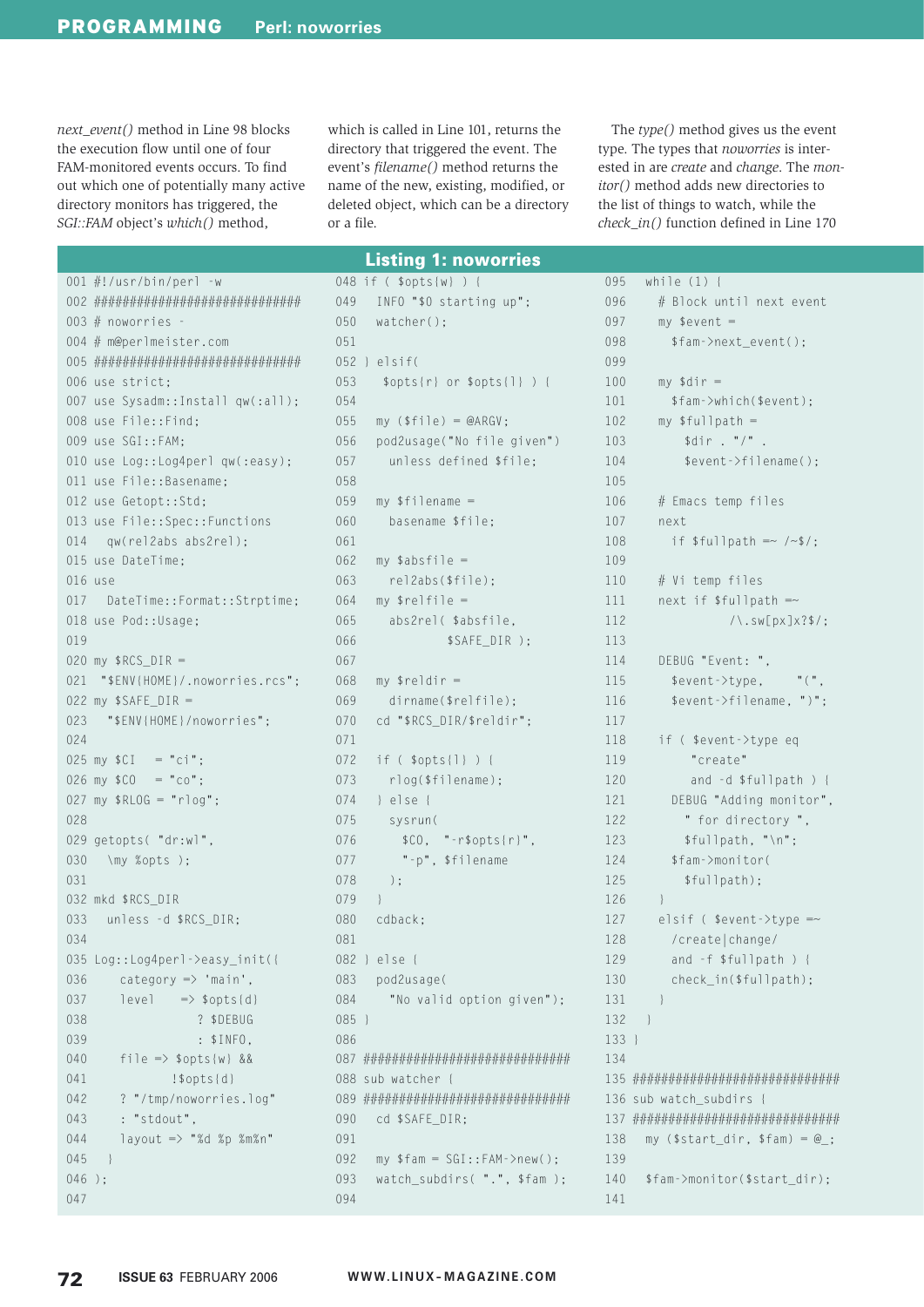handles new or modified files. A similar approach is used for adding directories. The daemon uses find to locate directories when launched, assuming that  $\sim$ / noworries already exists. The subdirs() helper function in Line 153 digs down

deeper and deeper into the directory tree and returns any directories it finds no matter how deeply nested they may be. The watch\_subdirs() function iterates over all of them and passes their relative pathnames to FAM for surveillance.

The documentation section in Line 266 is not just for convenient access to a nicely formatted manual page whenever a user calls perldoc noworries. It is also output by the *pod2usage()* function, if the user fails to provide the required

### **Listing 1: noworries**

cp "\$SAFE DIR/\$file", ".";

189

142 for my \$dir ( 143 subdirs(\$start\_dir)) { 144 DEBUG "Adding monitor ". 145 "for \$dir": 146 \$fam->monitor(\$dir); 147  $\hspace{0.1mm}\}$ 148 149 return \$fam;  $150 +$ 151 153 sub subdirs { 155 my  $(\$dir) = @_{:}$ 156 157 my @dirs =  $()$ ; 158  $159$ find sub { return unless -d: 160 161 return if  $/^{\wedge}$ . \.?\$/; 162 push @dirs, 163 \$File::Find::name; 164  $\}$ .  $\text{Gir:}$ 165 166 return @dirs:  $167.1$  $168$ 170 sub check\_in { my  $(\frac{1}{2} \text{file}) = \text{@}$ : 172  $173$ 174 if  $($  !-T \$file  $)$  { 175 DEBUG "Skipping non-", 176 "text file \$file": 177 return; 178  $\}$ 179 180 my  $\text{rel\_dir} =$ 181 dirname(\$file); 182 my  $\frac{arcs}{dt}$  = 183 "\$RCS DIR/\$rel dir/RCS": 184 185 mkd \$rcs\_dir 186 unless -d \$rcs\_dir; 187 188 cd "\$RCS\_DIR/\$rel\_dir";

190  $mv$  \$filename = 191 basename(\$file): 192 INFO "Checking \$filename", 193 " into RCS"; 194 195 my (\$stdout, \$stderr, 196  $$exit_code) = tap($ 197  $SCI.$   $" -t -"$ . "-m-", \$filename 198 199  $\cdot$  : 200 INFO "Check-in result: ". "rc=\$exit\_code ", 201 202 "\$stdout \$stderr":  $203$  $204$ (\$stdout, \$stderr, 205  $$exit_code) = tap($ 206  $$CO, "--]", $filename);$ 207  $cdback:$  $208$ } 209 211 sub time\_diff { 213  $my ( $dt) = @_{:}$  $214$  $215$  my \$dur = 216 DateTime->now() - \$dt; 217  $218$  for ( 219 gw(weeks days hours  $220$ minutes seconds)) { 221  $my \text{ su} =$  $$dur->in_$ units(\$\_);  $222$ 223 return "\$u \$\_" if \$u;  $224$  }  $225$  }  $226$ 228 sub rlog { my  $(\frac{1}{2} \text{file}) = \text{@};$ 230  $231$ 232 my (\$stdout, \$stderr, 233 \$exit\_code ) 234  $=$  tap(\$RLOG,\$file); 235

| 236     | $my$ $\phi$ $p =$                  |
|---------|------------------------------------|
| 237     | DateTime::Format::Strptime         |
| 238     | $\rightarrow$ new(pattern =>       |
| 239     | '%Y/%m/%d %H:%M:%S' );             |
| 240     |                                    |
| 241     | while (\$stdout $=\sim$            |
| 242     | /^revision\s(\S+).*?               |
| 243     | $date:\\s(.*)$ ;                   |
| 244     | $(*?)*/gmxs)$                      |
| 245     |                                    |
| 246     | my (\$rev, \$date, \$rest)         |
| 247     | $=$ (\$1, \$2, \$3);               |
| 248     |                                    |
| 249     | my (\$lines) = (\$rest =~          |
| 250     | $\frac{1}{\ln 1}$ ines: \s+(.*)/); |
| 251     | $$lines$    =                      |
| 252     | "first version";                   |
| 253     |                                    |
| 254     | $my$ \$dt =                        |
| 255     | \$p->parse_datetime(               |
| 256     | \$date);                           |
| 257     |                                    |
| 258     | print "\$rev ",                    |
| 259     | time_diff(\$dt),                   |
| 260     | " ago $(\frac{1}{2})$ ines) \n";   |
| 261     | }                                  |
| $262$ } |                                    |
| 263     |                                    |
|         | 264 __ END__                       |
| 265     |                                    |
|         | 266 =head1 NAME                    |
| 267     |                                    |
| 268     | noworries - Dev Safety Net         |
| 269     |                                    |
|         | 270 =head1 SYNOPSIS                |
| 271     |                                    |
| 272     | $#$ Print previous version         |
| 273     | noworries -r revision file         |
| 274     |                                    |
| 275     | # List all revisions               |
| 276     | noworries -l file                  |
| 277     |                                    |
| 278     | # Start the watcher                |
|         | 279 noworries -w                   |
|         |                                    |